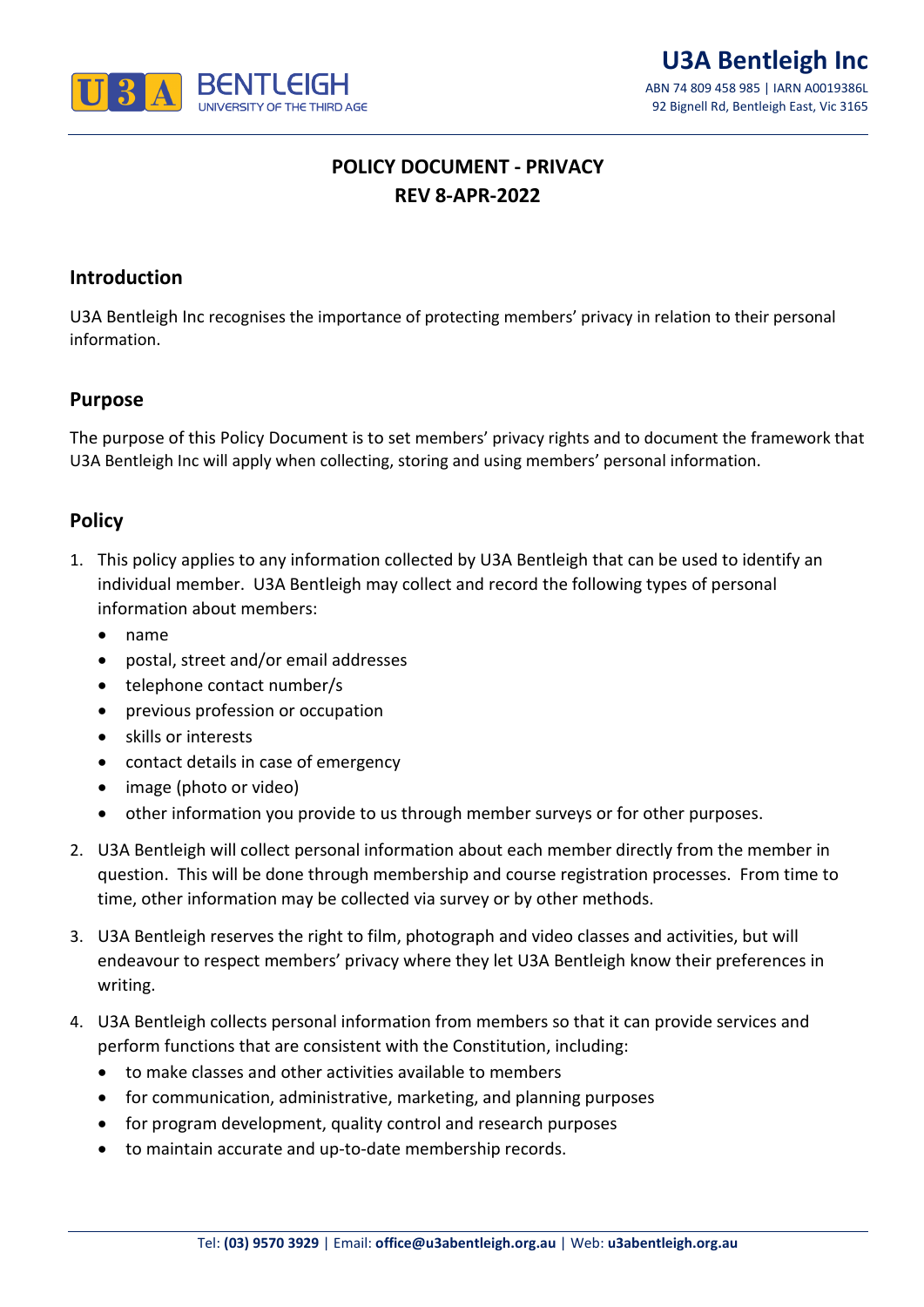- 5. U3A Bentleigh Inc will:
	- only collect information that is consistent with the purpose as outlined in the Constitution
	- inform members of the reason why information is collected and how it is administered
	- inform members that any personal information held about them is accessible to them
	- take all reasonable steps to ensure that personal information held is accurate and up-to-date
	- take all reasonable steps to ensure that personal information held is protected from misuse, loss and unauthorized access.
- 6. Members' personal information will not be shared or disclosed other than as described in this policy.
- 7. Personal information will not be made available to others for direct marketing purposes.
- 8. U3A Bentleigh may disclose a member's information for purposes that are directly relevant to its Constitution, to:
	- volunteers, for example, tutors and members of the Committee of Management
	- related organisations, for example, U3A Network Victoria Inc
	- employees, contractors or service providers where it is essential to the service to be provided.
- 9. As U3A Bentleigh's website is linked to the internet, and the internet is inherently insecure, U3A Bentleigh cannot provide any assurance regarding the security of transmission of information a member communicates to U3A Bentleigh online and these communications will be at members' own risk.

#### **Procedures**

- 1. Members may request access to any personal information U3A Bentleigh holds about them by contacting the Secretary who will aim to provide a suitable means of accessing the information.
- 2. Where a member believes that personal information held about him/her is incomplete or inaccurate the member may ask the Secretary to amend it.
- 3. Where a member believes their privacy has been breached, they should contact the Secretary and provide details of the incident so that it can be investigated.
- 4. Any questions or concerns about this policy, or a complaint regarding the treatment of personal information, should be referred to the Secretary.
- 5. U3A Bentleigh Inc will treat confidentially all requests or complaints lodged regarding this policy. U3A Bentleigh will contact a member within a reasonable time after receipt of their complaint to discuss their concerns and to outline options regarding how the matter may be resolved. U3A Bentleigh will aim to ensure that a member's complaint is resolved in a timely, impartial and appropriate manner.

# **Responsibilities**

- 1. U3A Bentleigh Inc's Committee of Management is responsible for:
	- developing, adopting, implementing and publishing this policy
	- collecting, storing and using members personal information in accordance with this policy